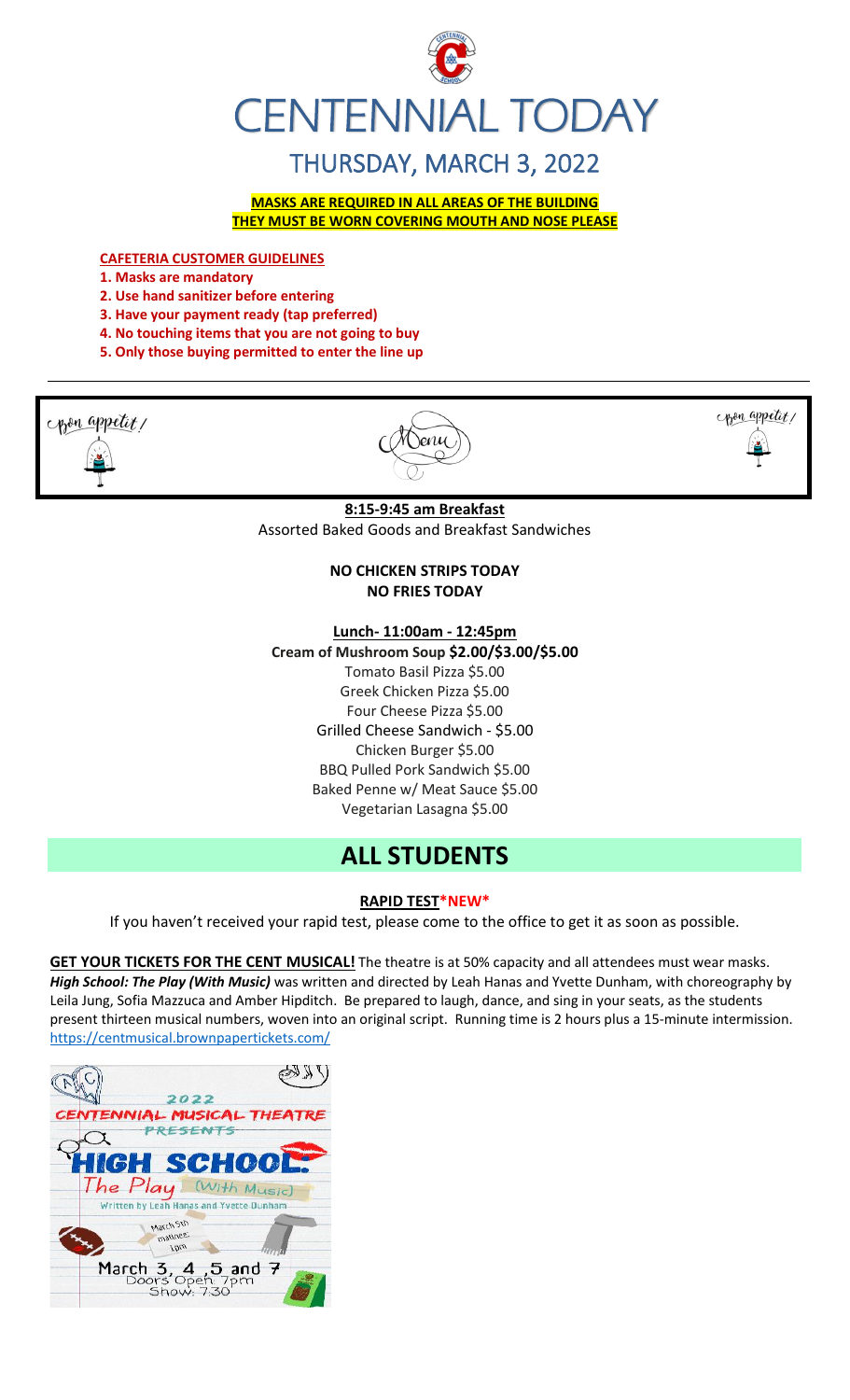#### **VOLUNTEER HOURS**

Need volunteer hours to graduate? Ms. Shong from Como Lake Middle is looking for a couple of students to help her setup and take down tables and tents at Mackin Park during spring break. This would give you 3 hours of volunteer time and a letter from United Way. Please email Ms. Shong at: [sashong@sd43.bc.ca](mailto:sashong@sd43.bc.ca) if you are interested.

#### **MOVE4MANA TRICK SHOT CHALLENGE**

Hey Centaurs! Ready to show off your talent and win some prizes? Send a video of your best trick shot to @centm4m on Instagram for a chance to win one of our exclusive prizes a waterproof Bluetooth speaker! Details and rules will be posted so make sure to follow us on Instagram. Let's see what you've got!



### **ATTENTION STUDENTS CURRENTLY IN GRADE 9, 10 AND 11:**

Applications are now open for next year's **Jr. and Sr. Environmental Studies Academies**. You can find them:

- 1) On the Centennial Website
- 2) On our Instagram @cent.es
- 3) Using the QR code below



Applications close **March 11th at 3:00pm**

# **GRADE 12'S**

**CAREER CENTRE Visit the online Centennial Career Centre Page [HERE](https://www.sd43.bc.ca/school/centennial/ProgramsServices/CareerCentre/experiences/Pages/default.aspx#/=)**



## **@cent43careercentre**

## **LOCAL SCHOLARSHP APPLICATION & DISTRICT AUTHORITY FILLABLE APPLICATIONS –NOW POSTED ON THE CAREER CENTRE PAGE\*NEW\***

**[https://www.sd43.bc.ca/school/centennial/ProgramsServices/CareerCentre/Pages/default.aspx#/=](https://www.sd43.bc.ca/school/centennial/ProgramsServices/CareerCentre/Pages/default.aspx%23/=)**

LOCAL SCHOLARSHIP PACKAGE 2022 / DISTRICT AUTHORITY APPLICATION/OTHER APPLICATIONS - click title see full list **LOCAL SCHOLARSHIP PACKAGE** pdf 2022\_LOCAL\_SCHOLARSHIP\_PKG\_PDF\_FILLABLE\_vers2.pdf **DISTRICT AUTHORITY APPLICATION** 图 2022\_DISTRICT\_AUTHORITY\_APP\_pdf\_fillable.pdf **OTHER APPLICATIONS** SD43 Scholarship Application 1.pdf SD43 Scholarship Application 2.pdf SD43 Scholarship Application 3.pdf Sharon Perry Scholarship Application.pdf Gearforce Scholarship Application.pdf CTA 2022 form.pdf (use for Merit, Assistance Bursary and Cam McKenzie) Coquitlam Retired Teachers Bursary.pdf Optimist ROBERT SIMMS MEMORIAL APPLICATION.pdf  $4/8/2022$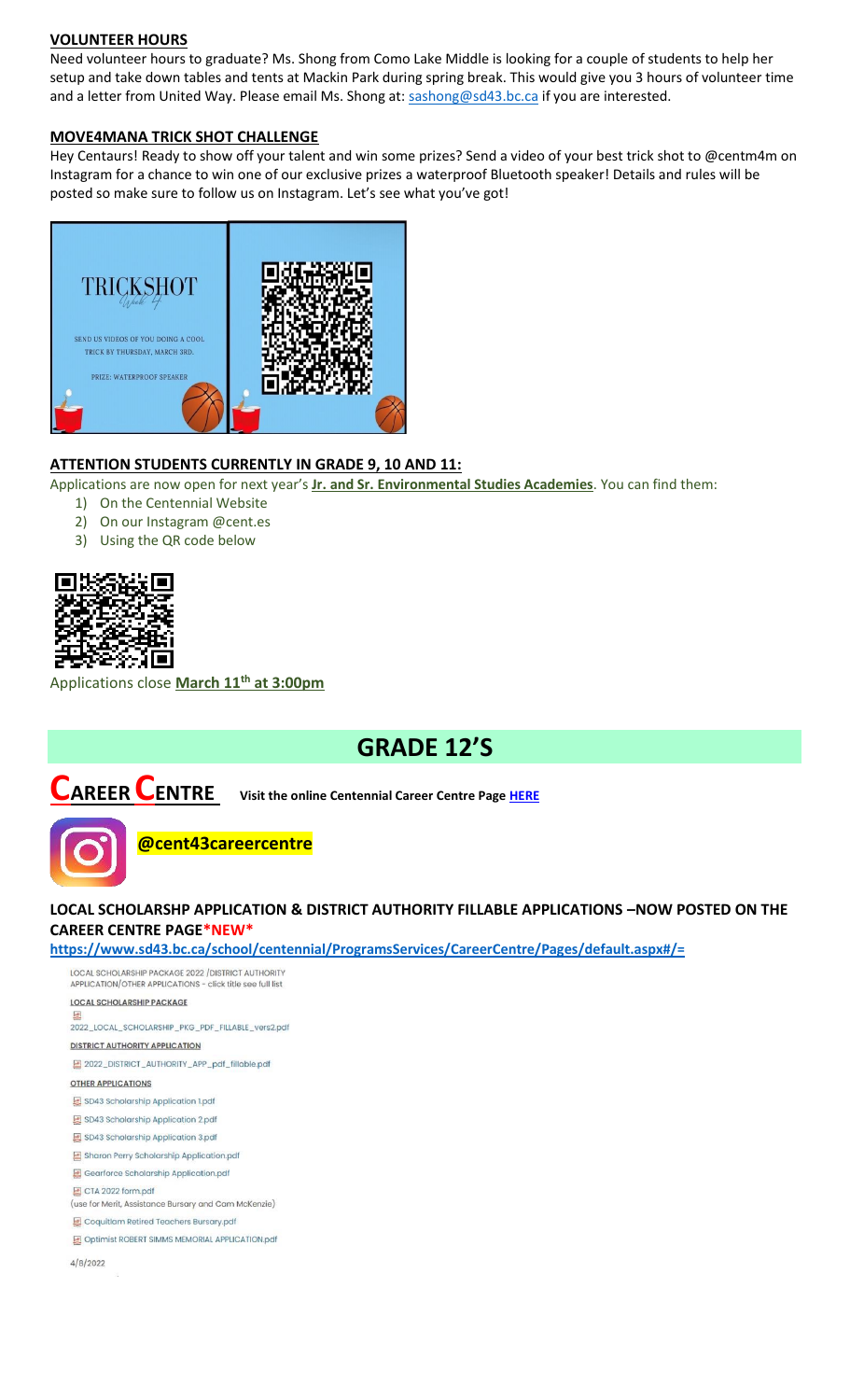## **FLAGGER CERTIFICATION COURSE – TUITION ALL EXPENSE PAID - IN BURNABY- TRAINING AND EMPLOYMENT OPPORTUNITY\*NEW\***

Certification for 3 years - Times: 8:30AM - 4:30PM Course Dates Burnaby: March 9-10 & 12-13 Course Dates Chilliwack: March 28-29 & 30-31 Burnaby Location: 4199 Lougheed Hwy. #201, Burnaby, BC V5C 3Y6

Chilliwack Location: 45920 First Ave, Chilliwack, BC V2P 7K1 Maximum class size: 14 **Employment Recruiters will be on site on the last day of the course to hire graduates**. \$ 19.76 hr [@Jason Woodman-Simmonds](mailto:JasonWoodman-Simmonds@michelscanada.com) at 250-517- 9086 or UHS [TawneyJager@michelscanada.com](mailto:TawneyJager@michelscanada.com) **register at 604-900-9205.**

## **MARCH SCHOLARSHIP DEADLINES**

Details on the career centre page

| <b>REMAX QUEST</b>            | <b>GIRL GUIDES</b> | <b>TREVOR LINDEN</b>    |
|-------------------------------|--------------------|-------------------------|
| <b>FOR EXCELLENCE</b>         | <b>OF CANADA</b>   | <b>COMMUNITY SPIRIT</b> |
| <b>UGGLA FAMILY</b>           | <b>CAPILANO U</b>  | <b>FUTURE ACES</b>      |
| <b>SCHOLARS (SFU)</b>         | <b>ENTRANCE</b>    |                         |
| <b>IBABC (Insurance JONAH</b> |                    | <b>BCSSA</b>            |
| industry member) CHRISTENSEN  |                    |                         |
| <b>EAGLE RIDGE</b>            | <b>BC HYDRO</b>    | <b>BCIT PATHWAYS</b>    |
| <b>AUXILIARY</b>              | <b>PIONEERS</b>    | (Apr 1 <sup>st</sup> )  |

## **REMAX QUEST FOR EXCELLENCE**

Details:<https://www.remax-western.ca/blog/2020-quest-for-excellence-bursary-program-now-open-2/> **RE/MAX Quest for Excellence 2022 Bursary Program** Attention grade 12 students! Are you interested in winning one of 16 \$1,000 **bursaries**? Deadline Monday, **March 14, 2022.** 

### **GRACE FAMILY NETWORK SCHOLARSHIP ESSAY**

3 X \$500 awards for 2022. Visit the career website or **[www.gfnf.org](http://www.gfnf.org/)**. Preference will be given to graduating students pursuing post-secondary who have financial need. **"WHAT ARE YOUR IDEAS TO REDUCE SYSTEMIC BIAS AND INEQUITY IN SOCIETY?" (500 words)** Deadline May 31st, 2022

#### **JIBC**

Law Enforcement Studies Diploma program deadline now March 8, 2022



If you are a graduating student who is a *Canadian Citizen, Permanent Resident or Protected Person* you and your parents will be receiving an email with the **Local Scholarship Package and the District Authority Applications**. Please note: Applicants will have an opportunity to ask Mrs. Healey Wright questions at next week's Grad Assembly. All documents will also be posted on the career centre! We encourage all students to review the awards and submit an application. External Scholarships and awards continue to be released. March – May are the months with the most available awards! Check the Cent Today and the Career Centre Page regularly.

## **UBC ENGINEERING SCIENCE INFO SESSION**

How do I learn more? We're inviting students, parents, and teachers to Join us via **Zoom on Tuesday, March 8th, 2022, 4:00 - 6:00 pm,** to learn about Engineering Physics. Registration link: <https://forms.gle/phEhw2USGAUhGMDN7> for the event.

## **APPLIED TO POST-SECONDARY?**

Students are reminded to check their **student portals** and email accounts regularly for updates and 'to-do' lists.

## **BCSTA CITIZENSHIP AWARDS**

The British Columbia School Trustees Association - BCSTA will once again be awarding **three** graduating B.C. public school students who have shown exemplary citizenship in their school and community with scholarships worth **\$500** each. VISIT THE CAREER CENTRE/FINANCE



#### **SENIOR GIRLS SOCCER\*NEW\***

First game of the season today @ 2:15 at Percy Perry Stadium vs Carney. Dismissal at 1:20.